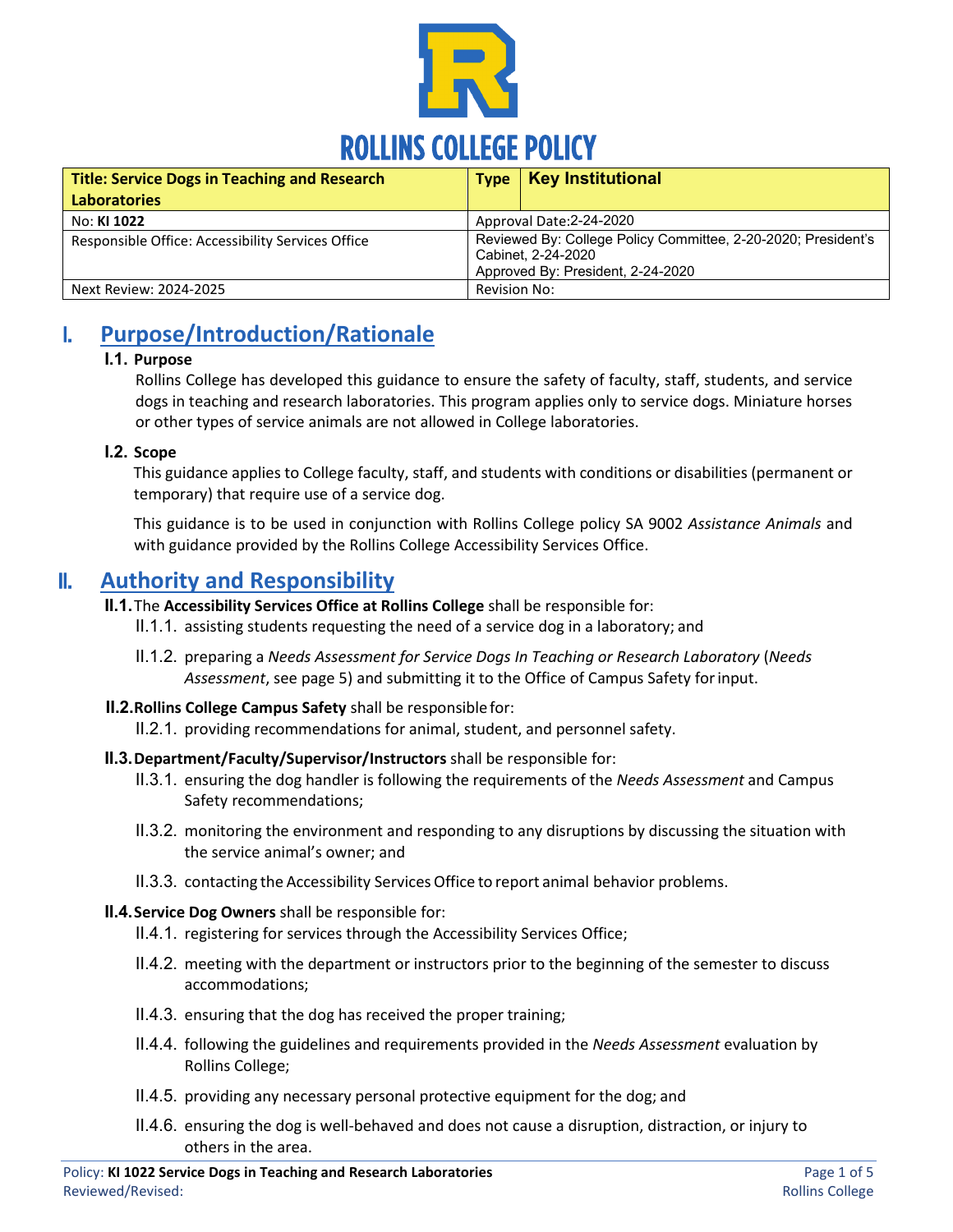### III. **Program Elements**

#### **III.1.Expectations**

- III.1.1. Service Dog is defined by the Americans with Disabilities Act (ADA) as a dog that has been individually trained to do work or perform tasks for an individual with a disability and includes dogs trained to take a specific action, such as dogs trained to alert for low blood sugar in diabetics, those that detect the onset of seizures, and even those that alert the time for medication in depressed individuals.
- III.1.2.Dogs used for emotional support, therapy, comfort, companions, and dogs-in- training are not considered qualified service dogs.
- III.1.3. Service dogs do not have to be professionally trained and can be trained by the user.
- III.1.4. Service dogs do not have to wear a vest or patch or special harness identifying them as service dogs.

#### **III.2.Procedures for Departments, Faculty, Staff, Supervisors, and Instructors**

#### III.2.1.General Information

- III.2.1.1. **This program applies only to service dogs**. Miniature horses or other types of service animals are not allowed in College laboratories.
- III.2.1.2. Service dogs will not be allowed into the laboratory without the appropriate personal protective equipment (PPE).
- III.2.1.3. Service dogs can only be excluded from the laboratory if:
	- III.2.1.3.1. the dog is out of control and the handler doesn't take effective action to control it; or
		- III.2.1.3.2. the dog is not housebroken.
- III.2.1.4. Departments, faculty, staff, supervisors, and instructors have a right to request the *Needs Assessment* provided by the Accessibility Services Office.
- III.2.1.5. Departments, faculty, staff, supervisors, and instructors are not allowed to request any medical documentation for the dog, require that the dog demonstrate its task, or inquire about the nature of the person's disability.
- III.2.1.6. Owners are responsible for cleanup and disposal of urine and feces.

#### **III.3.Laboratories Utilizing Biological Materials**

- III.3.1.A *Needs Assessment* must be completed for the assessment of service dogs in laboratories utilizing Occupational Safety and Health Administration (OSHA) defined Biosafety 1 (BSL-1) materials.
- III.3.2. Service dogs are generally not permitted in laboratories utilizing OSHA defined Biosafety 2 (BSL-2) or higher biological materials. Personnel may request a risk assessment to accompany their *Needs Assessment* for a possible exception.

#### **III.4.Laboratories Utilizing Radioactive Materials**

III.4.1. Service dogs are not permitted in laboratories in which radioactive materials are used.

#### **III.5.Administrative Hazard Controls**

Alternatives to positioning the service dog in the lab next to the individual must be discussed with the handler first. This would include:

- III.5.1.placing the dog behind a removable gate or in a pen in an adjacent room or area away from hazards; or
- III.5.2.if a location next to the person is required, consider a location at the end of the bench or in a corner away from other students, personnel, and activities.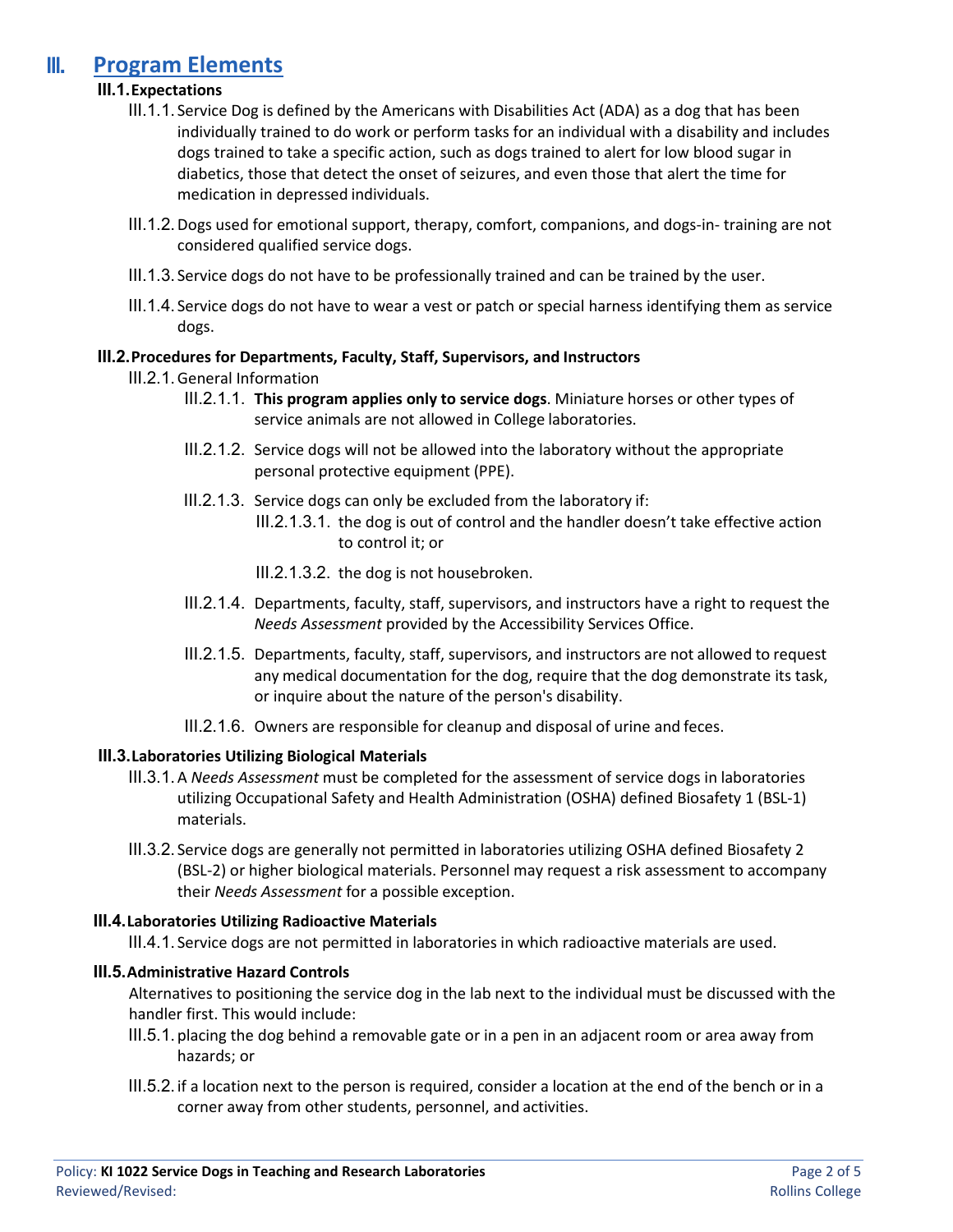## IV. **Procedures for Service Dog Owners**

#### **IV.1. General**

Students, faculty, or staff that require the use of a service dog in a laboratory are required to contact the College's Accessibility Services Office.

IV.1.1.Procedural Steps for Dog Owners

IV.1.1.1.Contact the College's Accessibility Services Office.

IV.1.2.General Requirements

IV.1.2.1.Dog beds or fabric pads are not appropriate for use in the lab.

IV.1.2.2.Service dogs must wear appropriate personal protective equipment to be permitted into the laboratory.

### V. **Behavior Expectations of Service Dogs**

The following are the behavior expectations for service dogs.

- **V.1.** If the service dog is present in lab, the dog must be trained to "stay" and "leave it" (or equivalent behavior).
- **V.2.** The dog must not vocalize, bark, or growl inappropriately.
- **V.3.** If the dog is trained to alert by vocalizing, the instructor or staff must be aware of the circumstances under which the dog would vocalize. Disruptive, extended vocalizing, or barking will not be permitted, unless in proper context.
- **V.4.** The dog must not behave aggressively towards other people snapping, snarling, growling, charging, swiping, etc.
- **V.5.** The dog must not jump up on other people.
- **V.6.** The people in the laboratory will be informed that the dog is a service dog and always working.
- **V.7.** Interaction with the dog is by permission of the owner and only permitted outside of the laboratory.
- **V.8.** If the service dog displays any of the behaviors above, the dog will not be permitted inthe laboratory until documented and demonstrated re-training has occurred.

## VI. **Personal Protective Equipment for Service Dogs**

Service dogs entering laboratories must be protected to prevent exposure to hazardous chemicals, broken glass, or other hazards that might be present in the laboratory environment.

The following protection to prevent exposure (PPE) items, purchased by the College, shall be worn by the service dog.

- **VI.1.** Disposable or reusable boots to cover the feet such as commercially available products (Pawz [Rubber Dog](https://www.pawzdogboots.com/) Boots).
- **VI.2.** Disposable laboratory coats such as [Maytex](http://www.maytexcorp.com/products_apparel.htm) lab coat.
- **VI.3.** Eye protection (goggles).
- **VI.4.** Disposable plastic-backed absorbent lab paper or pet pads for the service dog to lie on during laboratory time to protect the service dog from whatever might be on the floor.

If appropriate PPE is not brought to the lab, then the service dog will not be permitted into the laboratory.

### **IV. Related Policies**

SA 9002 *[Assistance Animal Policy](https://rpublic.rollins.edu/sites/IR/Student%20Affairs%20Policies/SA%209002%20Assistance%20Animal%20Policy%20Rev.%202%203-18-2019.pdf)*

## **V. Appendices/Supplemental Materials**

*Needs Assessment for Service Dog In Teaching or Research Laboratory*, see page 5.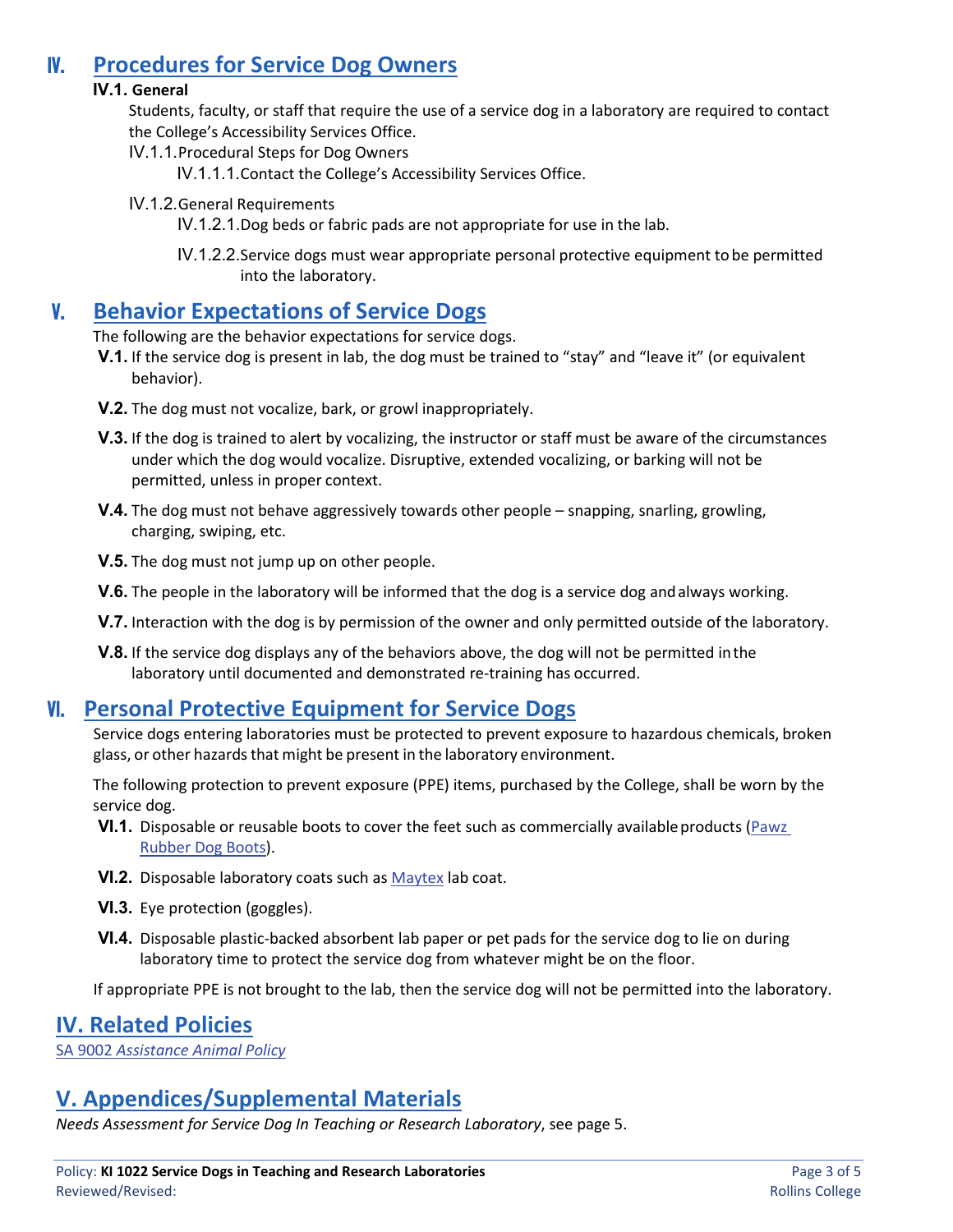# **VI. Effective Date**

This policy is effective February 24, 2020, and supersedes all previously issued versions.

# **VII. Rationale for Revision**

*Not applicable*.